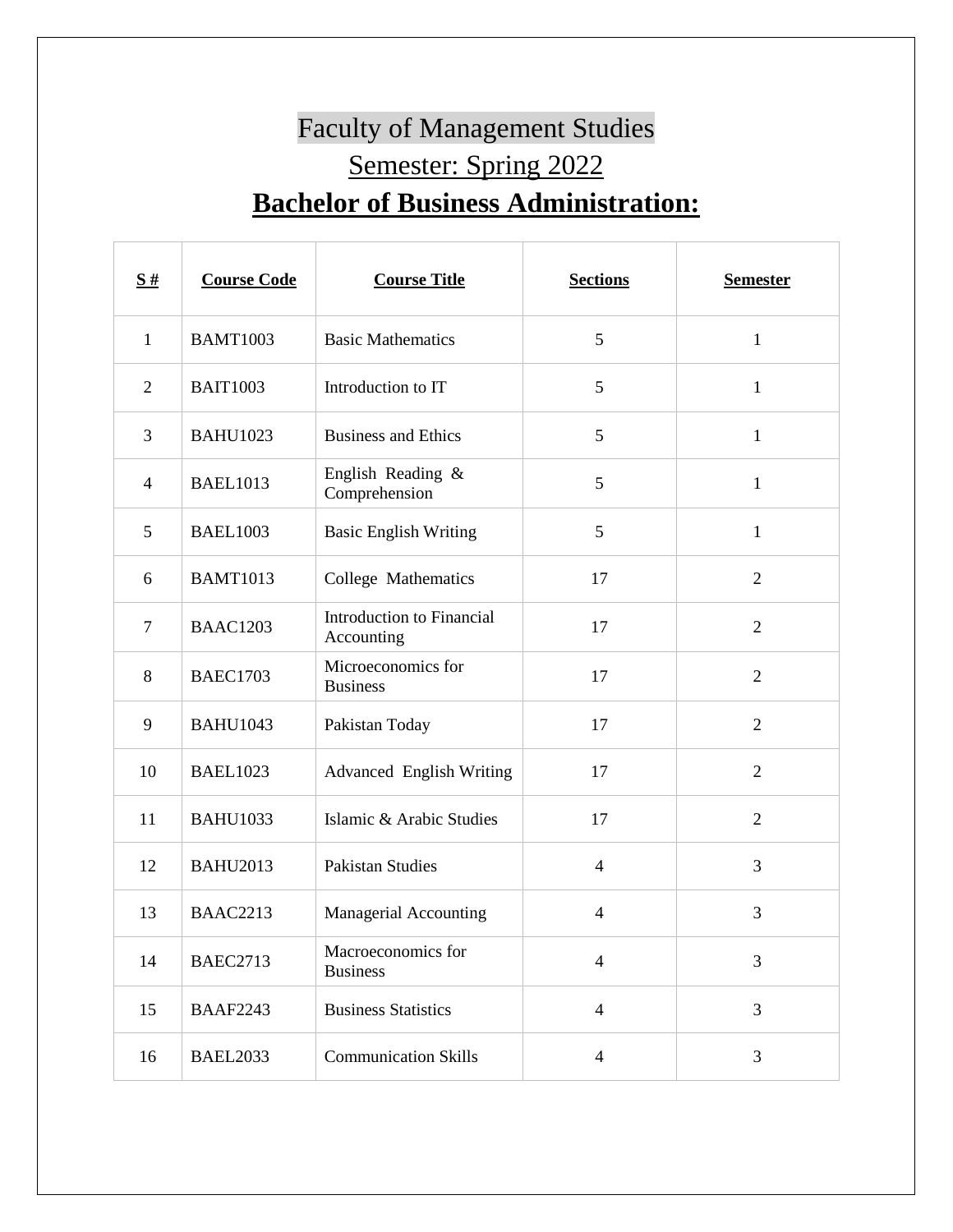| 17 | <b>BALW2003</b> | Law, Politics and Society                       | $\overline{4}$ | 3              |
|----|-----------------|-------------------------------------------------|----------------|----------------|
| 18 | <b>BAEL2073</b> | Chinese Language-1                              | 14             | $\overline{4}$ |
| 19 | <b>BAAC2233</b> | <b>Business Finance</b>                         | 14             | $\overline{4}$ |
| 20 | <b>BAMG2803</b> | Fundamentals of<br>Management &<br>Organization | 14             | $\overline{4}$ |
| 21 | <b>BAIT2013</b> | Information Systems and<br>Modern World         | 14             | $\overline{4}$ |
| 22 | <b>BAMK2103</b> | <b>Fundamentals of Marketing</b>                | 14             | $\overline{4}$ |
| 23 | <b>BAAF2253</b> | Quantitative Analysis                           | 14             | $\overline{4}$ |
| 24 | <b>CEL1103</b>  | Modern Muslim World                             | 5              | 5              |
| 25 | FIN3123         | <b>Financial Management</b>                     | 5              | 5              |
| 26 | <b>MGMT2013</b> | Introduction to HRM                             | 5              | 5              |
| 27 | <b>MGMT4153</b> | Fundamentals of<br><b>Operations Management</b> | 5              | 5              |
| 28 | <b>MKTG4033</b> | <b>Marketing Management</b>                     | 5              | 5              |
| 29 | EP4503          | Entrepreneurship                                | 12             | 6              |
| 30 | HU1023          | Introduction to Sociology                       | 12             | 6              |
| 31 | <b>MGMT4573</b> | Human Behavior                                  | 12             | 6              |
| 32 | <b>MGMT5163</b> | <b>Business Strategy Planning</b>               | 12             | 6              |
| 33 | RM3003          | Research Methods in<br><b>Social Sciences</b>   | 12             | 6              |
| 34 | EP4523          | <b>Entrepreneurial Marketing</b>                | $\overline{2}$ | $\overline{7}$ |
| 35 | EP4533          | <b>Entrepreneurial Finance</b>                  | $\mathbf{1}$   | $\overline{7}$ |
| 36 | EP4553          | Idea Generation and<br>Creativity               | 3              | $\overline{7}$ |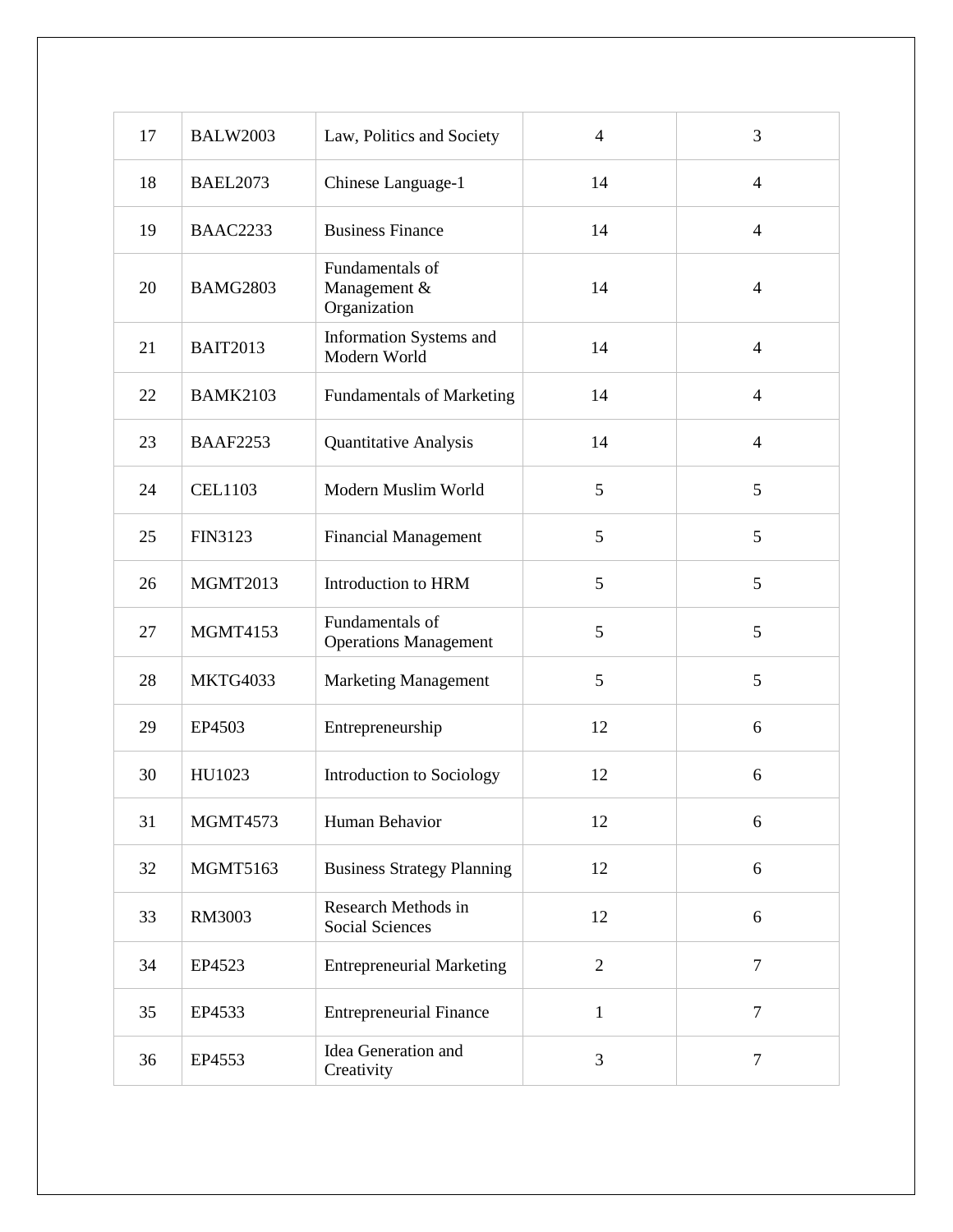| 37 | <b>MGMT4443</b> | <b>SME</b> Management                                  | $\mathbf{1}$   | $\overline{7}$ |
|----|-----------------|--------------------------------------------------------|----------------|----------------|
| 38 | EP4573          | <b>Business Model</b><br>Development and<br>Innovation | 1              | $\overline{7}$ |
| 39 | <b>FIN4083</b>  | Islamic Finance                                        | $\overline{4}$ | $\overline{7}$ |
| 40 | <b>FIN4203</b>  | <b>International Finance</b>                           | $\overline{2}$ | $\overline{7}$ |
| 41 | FIN4143         | <b>Financial Markets and</b><br>Institutions           | $\overline{2}$ | $\overline{7}$ |
| 42 | <b>FIN4013</b>  | <b>Investment Analysis</b>                             | $\mathbf{1}$   | $\overline{7}$ |
| 43 | <b>FIN4233</b>  | <b>Financial Statement</b><br>Analysis                 | $\mathbf{1}$   | $\overline{7}$ |
| 44 | <b>MGMT4013</b> | <b>Compensation MGMT</b>                               | $\mathbf{1}$   | $\overline{7}$ |
| 45 | <b>MGMT4143</b> | Performance Management                                 | $\overline{2}$ | $\overline{7}$ |
| 46 | <b>MGMT4163</b> | <b>Conflict Resolution</b>                             | $\overline{2}$ | $\overline{7}$ |
| 47 | <b>MGMT3143</b> | Leadership and<br>Professional Development             | $\overline{2}$ | $\overline{7}$ |
| 48 | <b>MGMT4303</b> | <b>Training and Development</b>                        | $\overline{2}$ | $\overline{7}$ |
| 49 | <b>MGMT4090</b> | Internship                                             | $\mathbf{1}$   | $\overline{7}$ |
| 50 | <b>MGMT4463</b> | Retail Supply Chain<br><b>MGMT</b>                     | $\overline{2}$ | 8              |
| 51 | <b>MGMT4473</b> | <b>Supply Chain Sourcing</b>                           | $\mathbf{1}$   | $8\,$          |
| 52 | <b>MGMT4453</b> | <b>Fundamentals of Supply</b><br>Chain MGMT            | $\overline{2}$ | $8\,$          |
| 53 | <b>MGMT4673</b> | Transportation and<br><b>Distribution Planning</b>     | $\mathbf{1}$   | 8              |
| 54 | <b>MGMT4753</b> | <b>Production Management</b>                           | $\mathbf{1}$   | $\,8\,$        |
| 55 | <b>MKTG4073</b> | <b>Marketing Research</b><br>Design and Analysis       | $\overline{2}$ | $8\,$          |
| 56 | <b>MKTG4143</b> | Advertisement and<br>Promotion                         | 3              | 8              |